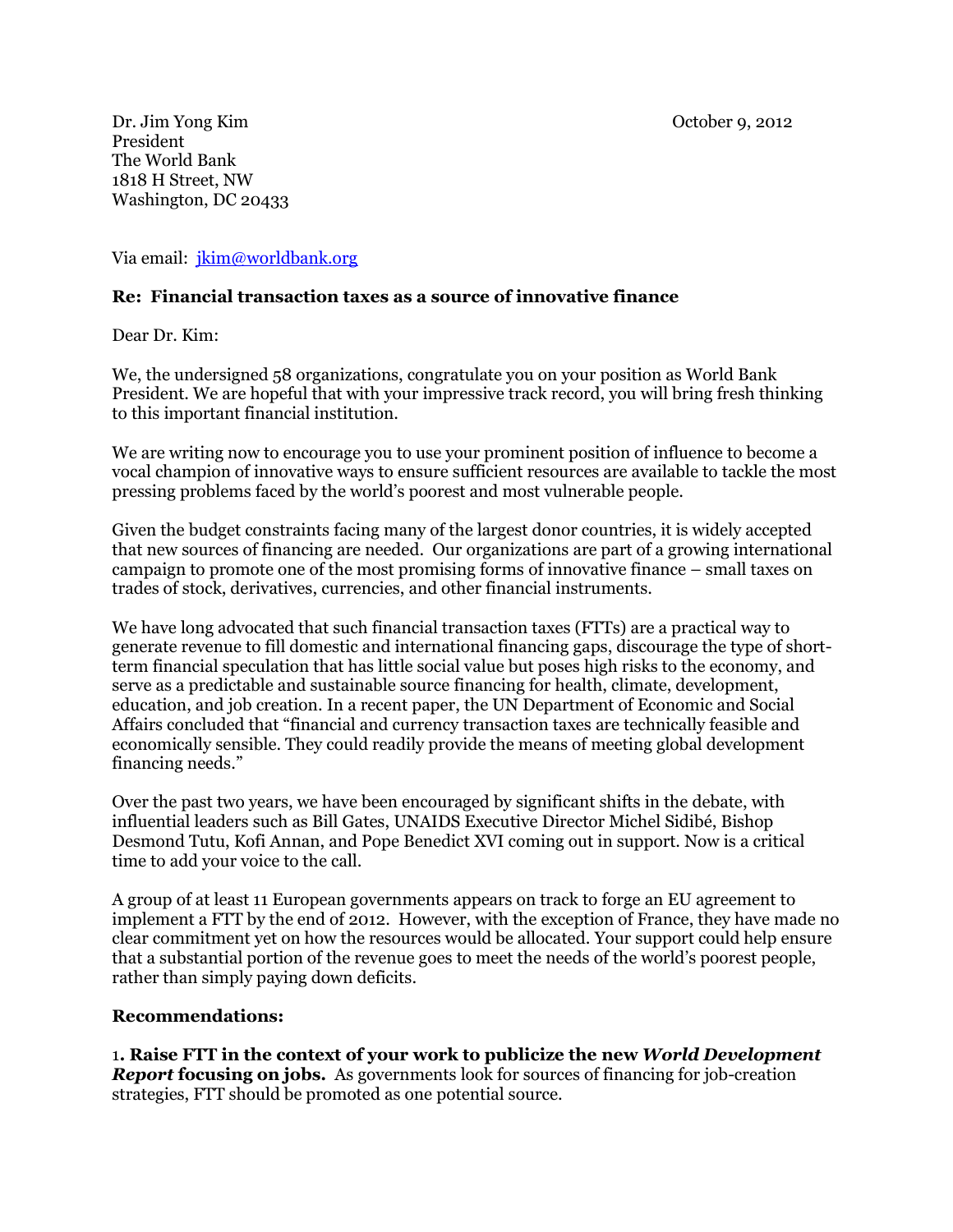**2. Promote the FTT as part of a plan to achieve internationally agreed global health, education and other development goals.** For example, with the prospect of ending AIDS closer than ever, FTT revenues could help achieve Millennium Development Goal #6, aimed at reversing the spread of HIV/AIDS and ensuring universal access to treatment and help fully fund implementation of the [2011 Political Declaration on HIV/AIDS.](http://www.unaids.org/en/aboutunaids/unitednationsdeclarationsandgoals/2011highlevelmeetingonaids/)

**3. Promote FTT as a source of innovative finance for developing countries' efforts to address climate change.** Such revenues are needed for the Green Climate Fund and other funds of the UN Framework Convention on Climate Change, including the Adaptation Fund, Least Developed Countries Fund, and the Special Climate Change Fund. Further, it would be helpful to promote FTT as a source of climate finance in the context of studies and reports mandated by international bodies such as the G20 and the UN.

**4. Bring these messages to the general public and world leaders.** At this key moment in their decision-making, it is particularly important to urge European leaders to allocate part of FTT revenue to development and climate. We also recommend that you publish an open letter on this theme in major newspapers.

**5. Meet with civil society and independent experts on this timely issue.** We would be very pleased to organize a briefing that would include participation by leading experts in the field. Over the past several years, many of our organizations have been involved in similar briefings with the International Monetary Fund, the Gates Foundation, the European Commission, and national governments. We would appreciate the opportunity to share research and analysis of the feasibility and potential benefits of this means of generating additional finance.

We look forward to hearing from you.

Sincerely,

**AFL-CIO,** USA **Alliance for a Just Society,** USA **Australian Council of Trade Unions (ACTU) Balance Promoción para el Desarrollo y Juventud,** Mexico **Campaign for the Welfare State,** Norway **Canadian HIV/AIDS Legal Network Center for Economic and Social Rights,** USA **Chicago Political Economy Group,** USA **Coalition 15%,** Cameroon **Comisiones Obreras (CCOO),** Spain **Confederazione Generale Italiana del Lavoro** (Ialian Geneneral Confederation on Labour) **CPATH (Center for Policy Analysis on Trade and Health),** USA **Ecologistas en Acción,** Spain **Education International Europeans for Financial Reform Friends of the Earth U.S. Gender Action,** USA **Global Health Advocates France Global South Initiative,** Nepal **Greenpeace**